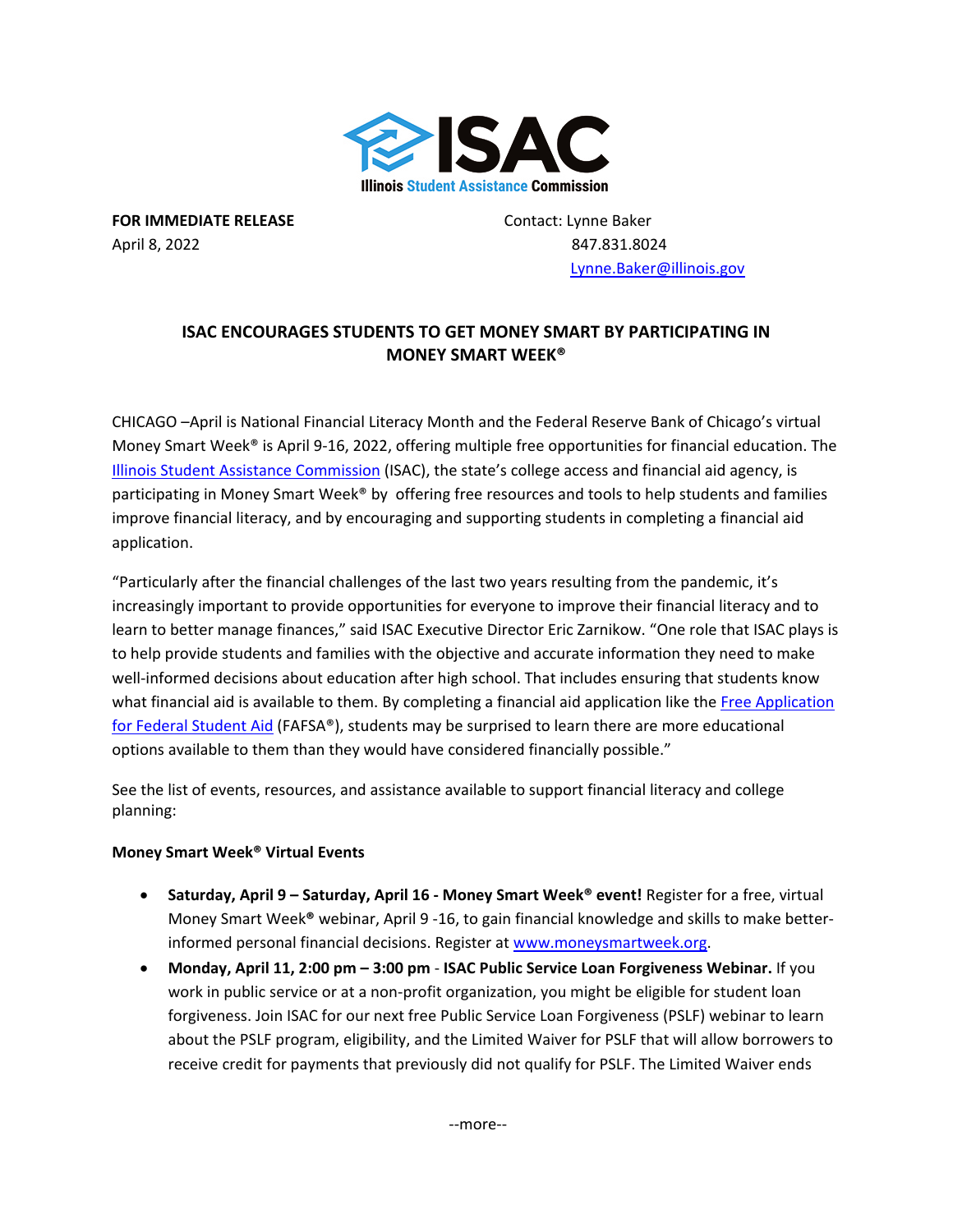October 31, 2022, so don't delay! Learn more about these free monthly webinars and register at [https://www.isac.org/pslf.](https://www.isac.org/pslf)

• **Wednesday, April 13, 6:00 pm – 7:00 pm – "Managing College Costs for Students" Virtual Presentation.** Join ISACorps members Elizabeth Groves and Sarah Carter as they discuss scholarships, a good financial foundation, and how campus jobs work. Learn more and register at [https://services.rockfordpubliclibrary.org/event/6237928.](https://services.rockfordpubliclibrary.org/event/6237928)

## **Free financial literacy, financial aid, and college planning tools, resources, and support services available through ISAC and the U.S. Department of Education**

- **Free college and financial aid planning and support from your local ISACorps member.** The ISACorps are recent college graduates trained by ISAC experts to provide support and assistance as near peer mentors to students in planning for education after high school. The ISACorps provide free in-person and virtual support in communities statewide, offering assistance in exploring and planning for postsecondary education (whether a certificate, degree or other program); career exploration; navigating the financial aid process and assistance in completing the FAFSA or, if eligible, th[e Alternative Application for Illinois Financial Aid;](https://www.isac.org/AlternativeApp) identifying and applying for specialized grants and scholarships, and more. Visit <https://studentportal.isac.org/isacorps> to find your local ISACorps member, and check out the ISACorps event calendar to find a college planning or financial aid event or workshop near you! <https://studentportal.isac.org/Events>
- **Find scholarships, compare financial aid award letters, calculate financial aid, and more by checking out the tools and resources on the ISAC Student Portal**, [studentportal.isac.org.](https://studentportal.isac.org/)
	- o Play the **Claim Your Future® game**,<https://isac.claimyourfuture.com/> available through the ISAC Student Portal. An interactive experience for middle school and up, the game encourages exploration of education and training after high school, future careers, and money management.
	- o Check out **ISAC College Minute™ videos** on the Now Playing section of the ISAC Student Portal, <https://studentportal.isac.org/blog> to get 1-minute tips on financial aid and college planning topics.
- **Get financial aid and college planning questions answered via text** through the **ISAC College Q&A** free text messaging service, [https://www.isac.org/collegeqa.](https://www.isac.org/collegeqa) ISAC experts respond to questions, and the service also provides important notifications to subscribers about college planning events and deadlines.
- **Learn about student loan repayment options and more.** While the pause on federal student loan repayment has been extended to August 31, 2022, student loan borrowers should ensure that they know who their loan servicer is, understand the type of loan that they have, and learn about student loan repayment options and forgiveness programs. Visit <https://studentaid.gov/h/manage-loans> to learn about student loans, repayment and COVID-19 emergency relief for student loan borrowers.